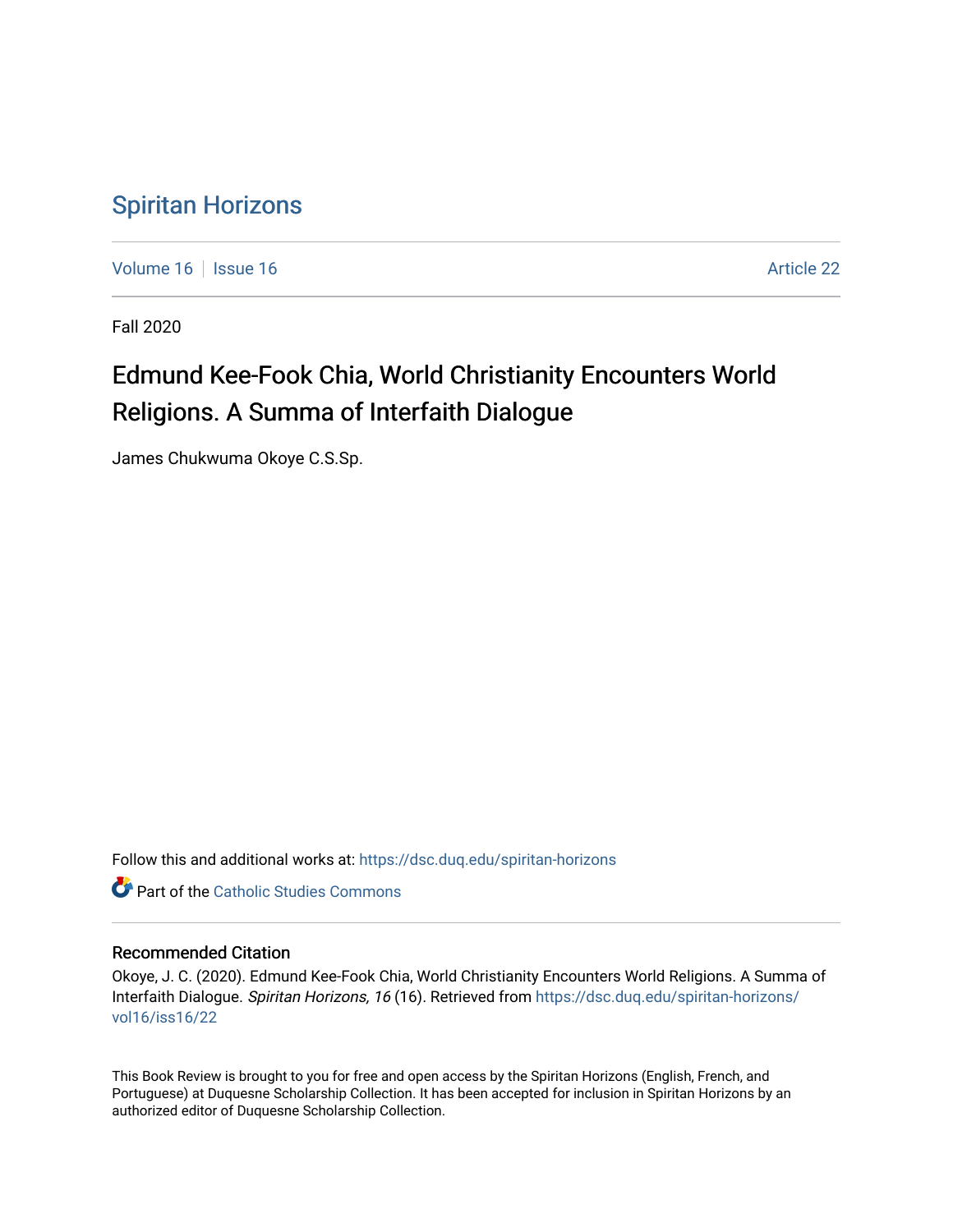## **Edmund Kee-Fook Chia, World Christianity encounters World Religions. A Summa of Interfaith Dialogue. Collegeville: Liturgical Press, 2018. 252 pp. (pbk). ISBN 9780814684221. \$29.95.**

Interfaith dialogue includes all forms of positive encounters and relationships between persons of diferent faith experiences. Tose involved share and witness from their own religious identity. Such dialogue enhances understandings of reality and the pursuit of truth about religion and life in general (52). The author discusses the four forms of interfaith dialogue, as well as strategies for enhancing it. The book has three parts: Christianity, Religion, and Dialogue; Scripture and Tradition; and Theologies and Praxes.

The Christian tradition was never a monolithic tradition, always had many centers. In 1900 more than 82% of Christians lived in the global North; by 2010, about 61% resided in the global South. "Global Christianity" (term coined early 20th century) refers to how the Christian faith of Europe expanded through the globe; "World Christianity" refers to the diverse forms of Christianity, with each "home" producing its own brand of Christianity (23). Transcultural and international religions, usually classifed as "World Religions" are: Judaism, Christianity, and Islam; Hinduism, Buddhism, Jainism, and Sikhism; Confucianism and Taoism (42). Varieties of indigenous or tribal religions are usually not included—hence the lack of mention of African Traditional Religion, for example.

The Christian Bible, both Old and New Testaments, contain exclusive and inclusive points of view, particularity and universality. Texts like Acts 4:12, "There is salvation in no one else . . .," are to be understood as "love proclamations" internal to the Christian dispensation. Used outside of Christian circles "they are not only meaningless but also dangerous, especially if used to pass judgments on those who are not Christians" (85). Asian Christianity, a minority amidst vibrant Asian religions that antedate Christianity, has been on the forefront of interfaith dialogue with its triple dialogue: dialogue with the cultures of Asia, dialogue with the religions of Asia, and dialogue with the poor of Asia. Seeing that other religions are part of God's design for salvation, Christians have to engage with them as a fundamental element of the mission of the church. Hence, both dialogue and proclamation are integral to the church's mission of evangelization (147).

Part 3, "Theologies and Praxes," is replete with insights and challenges. Eight contemporary theologies of religious pluralism are profiled: Raimon Panikkar, Paul Knitter, John Hick, Peter Phan, Kwok Pui-Lan, Michael Amaladoss, Edward Schillebeeckx, and Aloysius Pieris. Pannikkar portrays internal intrareligious dialogue in his statement, "I 'left' as a Christian, I 'found' myself a Hindu, and I 'return' a Buddhist, without having ceased to be Christian" (173). "Interfaith Reasoning, Hermeneutics, Theology, and Worship" (191–206) is challenging. The group for Scriptural Reasoning, formed in 1995, study religious texts together without seeking consensus or a common ground, rather greater understanding of how each tradition interprets a particular life or religious theme. Dogmatic attitudes about the truth of one's own religion or religious scriptures are proscribed. The Bible is read with the other native scriptures of Asia. The question is, why should Asian Christians not supplant the Old Testament with their own